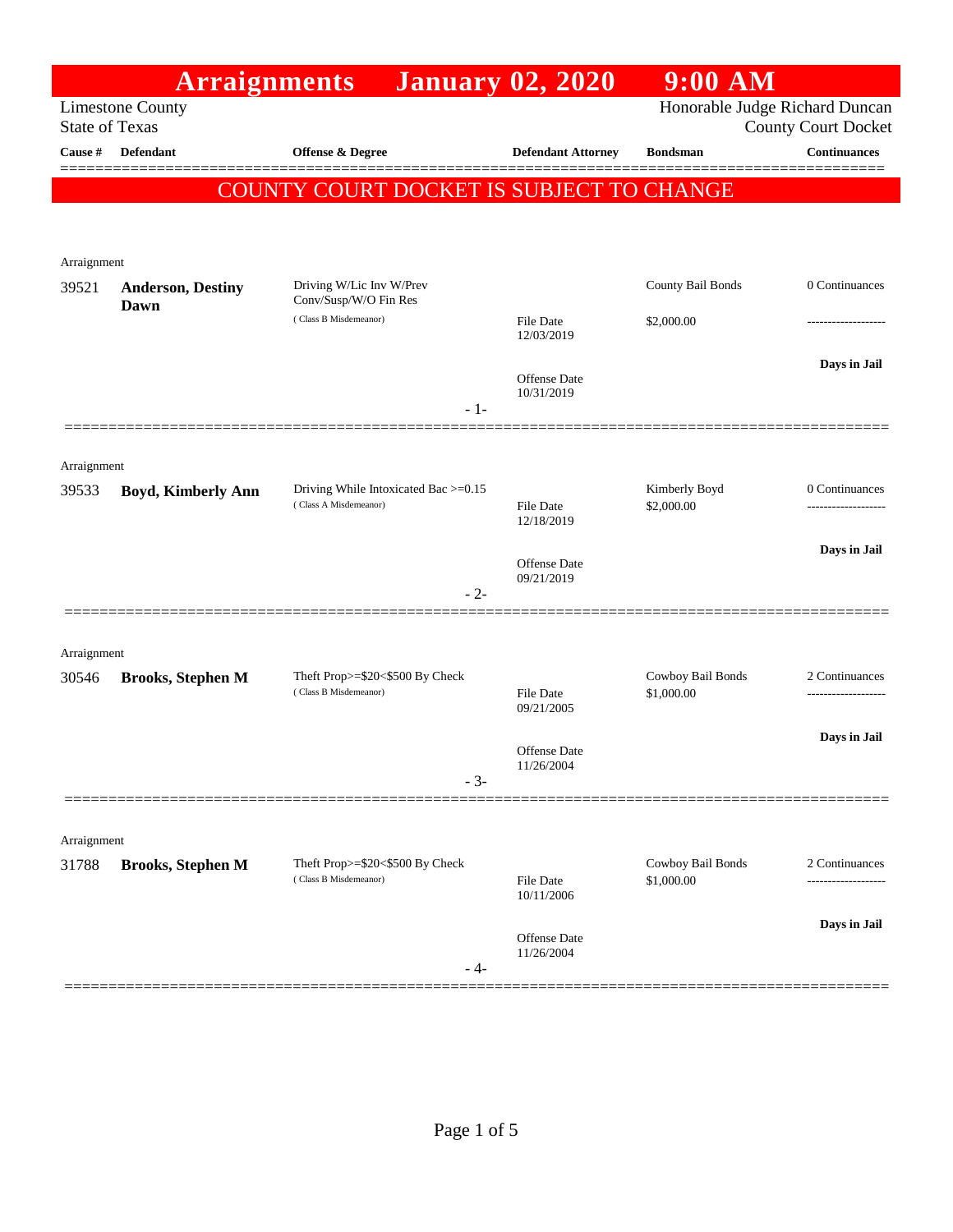|                                                  | <b>Arraignments</b>          |                                                          |       | <b>January 02, 2020</b>        | $9:00$ AM                         |                     |
|--------------------------------------------------|------------------------------|----------------------------------------------------------|-------|--------------------------------|-----------------------------------|---------------------|
| <b>Limestone County</b><br><b>State of Texas</b> |                              |                                                          |       | Honorable Judge Richard Duncan | <b>County Court Docket</b>        |                     |
| Cause #                                          | Defendant                    | <b>Offense &amp; Degree</b>                              |       | <b>Defendant Attorney</b>      | <b>Bondsman</b>                   | <b>Continuances</b> |
|                                                  |                              | COUNTY COURT DOCKET IS SUBJECT TO CHANGE                 |       |                                |                                   |                     |
|                                                  |                              |                                                          |       |                                |                                   |                     |
| Arraignment                                      |                              |                                                          |       |                                |                                   |                     |
| 39540                                            | Dehart, Buffi Renee          | Poss Dangerous Drug                                      |       |                                | Freebird Bail Bonds               | 0 Continuances      |
|                                                  |                              | (Class A Misdemeanor)                                    |       | <b>File Date</b><br>12/18/2019 | \$3,000.00                        | ------------------- |
|                                                  |                              |                                                          |       | Offense Date                   |                                   | Days in Jail        |
|                                                  |                              |                                                          | $-5-$ | 10/27/2019                     |                                   |                     |
|                                                  |                              |                                                          |       |                                |                                   |                     |
| Arraignment                                      |                              |                                                          |       |                                |                                   |                     |
| 39541                                            | Dehart, Buffi Renee          | Poss Cs Pg $3 < 28g$<br>(Class A Misdemeanor)            |       | File Date                      | Freebird Bail Bonds<br>\$3,000.00 | 0 Continuances      |
|                                                  |                              |                                                          |       | 12/18/2019                     |                                   |                     |
|                                                  |                              |                                                          |       | Offense Date                   |                                   | Days in Jail        |
|                                                  |                              |                                                          | $-6-$ | 10/27/2019                     |                                   |                     |
|                                                  |                              |                                                          |       |                                |                                   |                     |
| Arraignment                                      |                              |                                                          |       |                                |                                   |                     |
| 39525                                            | Good, Colby Garrett          | Theft Prop $>=$ \$750 < \$2,500<br>(Class A Misdemeanor) |       | Tate, Greg<br><b>File Date</b> | Freebird Bail Bonds<br>\$5,000.00 | 0 Continuances      |
|                                                  |                              |                                                          |       | 12/03/2019                     |                                   |                     |
|                                                  |                              |                                                          |       | Offense Date<br>07/18/2019     |                                   | Days in Jail        |
|                                                  |                              |                                                          | - 7-  |                                |                                   |                     |
|                                                  |                              |                                                          |       |                                |                                   |                     |
| Theft By Check<br>39484                          | <b>Hall, Michael Anthony</b> | Theft Prop >=\$750<\$2,500                               |       |                                | Freebird Bail Bonds               | 2 Continuances      |
|                                                  |                              | (Class A Misdemeanor)                                    |       | <b>File Date</b><br>10/01/2019 | \$1,000.00                        |                     |
|                                                  |                              |                                                          |       |                                |                                   | Days in Jail        |
|                                                  |                              |                                                          |       | Offense Date<br>12/03/2018     |                                   |                     |
|                                                  |                              |                                                          | $-8-$ |                                |                                   |                     |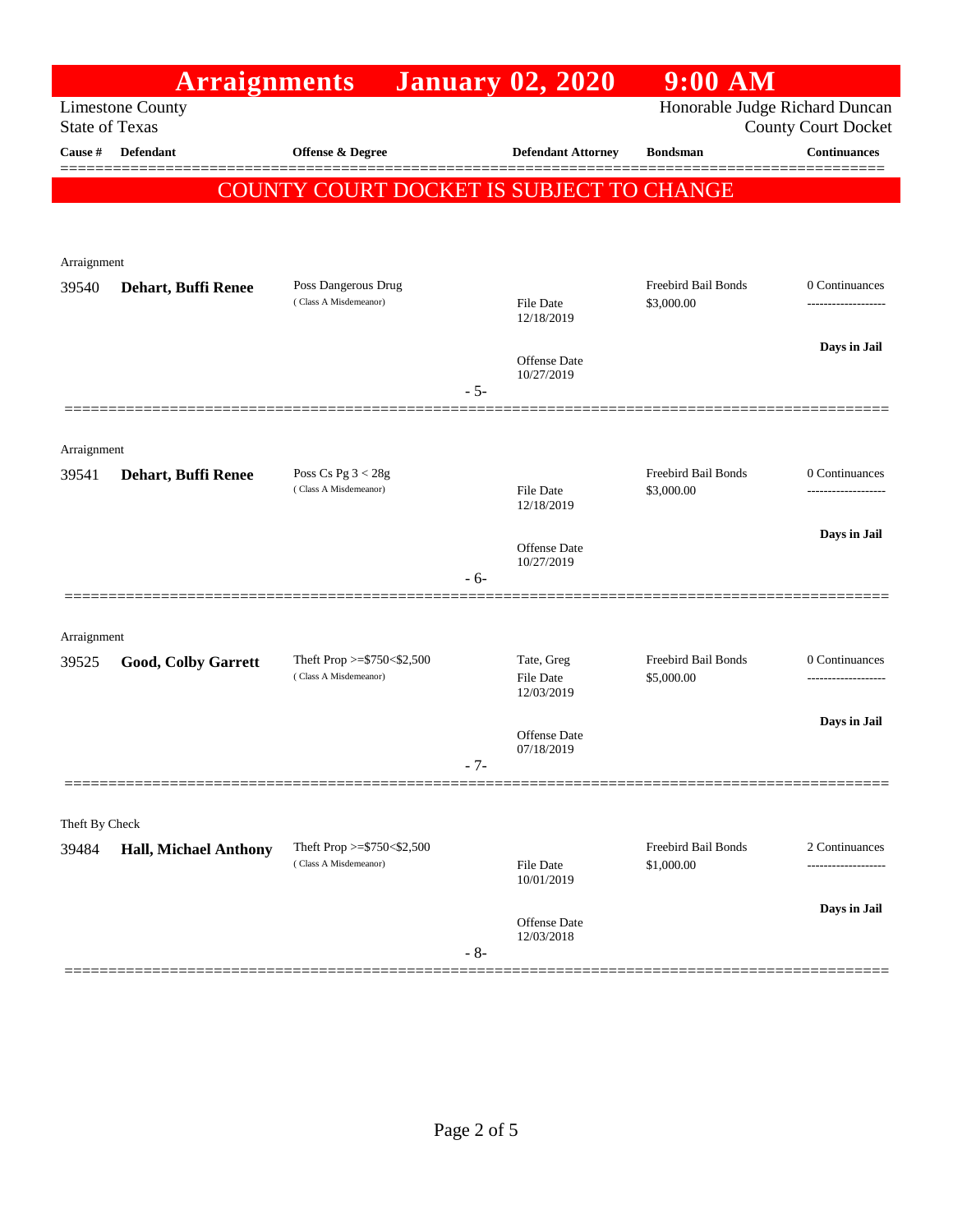|                       | <b>Arraignments</b>                |                                                              | <b>January 02, 2020</b>           | $9:00$ AM                         |                                      |
|-----------------------|------------------------------------|--------------------------------------------------------------|-----------------------------------|-----------------------------------|--------------------------------------|
| <b>State of Texas</b> | <b>Limestone County</b>            | Honorable Judge Richard Duncan<br><b>County Court Docket</b> |                                   |                                   |                                      |
| Cause #               | <b>Defendant</b>                   | <b>Offense &amp; Degree</b>                                  | <b>Defendant Attorney</b>         | <b>Bondsman</b>                   | <b>Continuances</b>                  |
|                       |                                    |                                                              |                                   |                                   |                                      |
|                       |                                    | COUNTY COURT DOCKET IS SUBJECT TO CHANGE                     |                                   |                                   |                                      |
|                       |                                    |                                                              |                                   |                                   |                                      |
| Theft By Check        |                                    |                                                              |                                   |                                   |                                      |
| 39485                 | <b>Hall, Michael Anthony</b>       | Theft Prop >=\$100<\$750<br>(Class B Misdemeanor)            | <b>File Date</b>                  | Freebird Bail Bonds<br>\$1,000.00 | 2 Continuances<br>------------------ |
|                       |                                    |                                                              | 10/01/2019                        |                                   |                                      |
|                       |                                    |                                                              | <b>Offense Date</b>               |                                   | Days in Jail                         |
|                       |                                    | - 9-                                                         | 11/29/2018                        |                                   |                                      |
|                       |                                    |                                                              |                                   |                                   |                                      |
| Arraignment           |                                    |                                                              |                                   |                                   |                                      |
| 39504                 | <b>Hall, Michael Anthony</b>       | Viol Bond/Protective Order                                   |                                   | County Bail Bonds                 | 1 Continuances                       |
|                       |                                    | (Class A Misdemeanor)                                        | <b>File Date</b><br>11/05/2019    | \$3,000.00                        | .                                    |
|                       |                                    |                                                              |                                   |                                   | Days in Jail                         |
|                       |                                    |                                                              | <b>Offense Date</b><br>08/01/2019 |                                   |                                      |
|                       |                                    | $-10-$                                                       |                                   |                                   |                                      |
|                       |                                    |                                                              |                                   |                                   |                                      |
| Arraignment<br>39507  | <b>Hall, Michael Anthony</b>       | Terroristic Threat Of Family/Household                       | Burkeen, Daniel                   | Burkeen, Daniel                   | 1 Continuances                       |
|                       |                                    | (Class A Misdemeanor)                                        | <b>File Date</b><br>11/06/2019    | \$1,000.00                        | .                                    |
|                       |                                    |                                                              |                                   |                                   | Days in Jail                         |
|                       |                                    |                                                              | Offense Date<br>07/31/2019        |                                   |                                      |
|                       |                                    | - 11-                                                        |                                   |                                   |                                      |
|                       |                                    |                                                              |                                   |                                   |                                      |
| Arraignment           |                                    |                                                              |                                   |                                   |                                      |
| 39520                 | <b>Mack, Alton Maurice,</b><br>Jr. | <b>Criminal Trespass</b>                                     | Reed, Bobby                       | Reed, Bobby                       | 0 Continuances                       |
|                       |                                    | (Class B Misdemeanor)                                        | <b>File Date</b><br>12/03/2019    | \$2,000.00                        |                                      |
|                       |                                    |                                                              |                                   |                                   | Days in Jail                         |
|                       |                                    |                                                              | Offense Date<br>11/17/2019        |                                   |                                      |
|                       |                                    | $-12-$                                                       |                                   |                                   |                                      |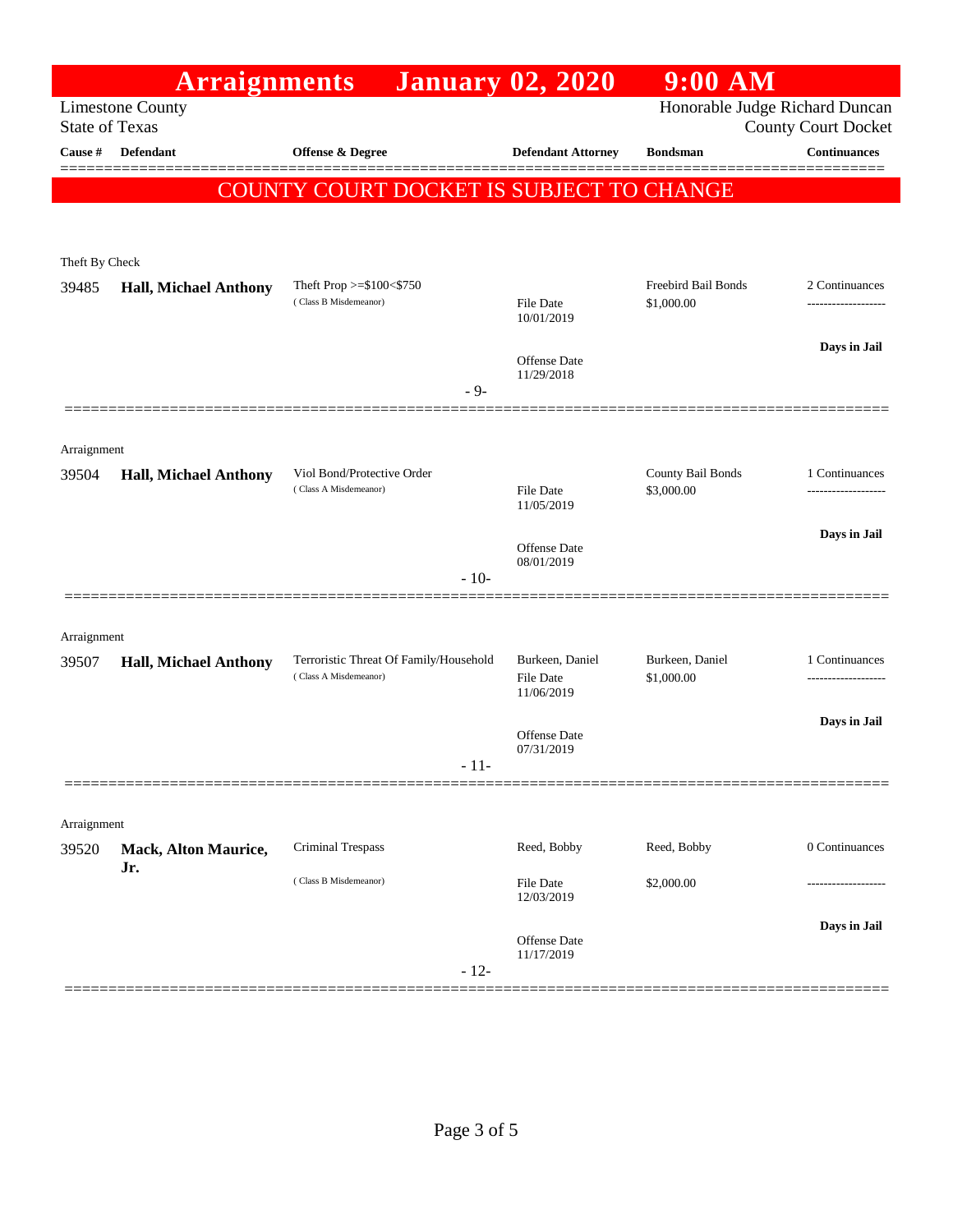|                                                  | <b>Arraignments</b>                       |                                                  | <b>January 02, 2020</b>                                      | $9:00$ AM           |                     |
|--------------------------------------------------|-------------------------------------------|--------------------------------------------------|--------------------------------------------------------------|---------------------|---------------------|
| <b>Limestone County</b><br><b>State of Texas</b> |                                           |                                                  | Honorable Judge Richard Duncan<br><b>County Court Docket</b> |                     |                     |
| Cause #                                          | <b>Defendant</b>                          | <b>Offense &amp; Degree</b>                      | <b>Defendant Attorney</b>                                    | <b>Bondsman</b>     | <b>Continuances</b> |
|                                                  |                                           | COUNTY COURT DOCKET IS SUBJECT TO CHANGE         |                                                              |                     |                     |
|                                                  |                                           |                                                  |                                                              |                     |                     |
|                                                  |                                           |                                                  |                                                              |                     |                     |
| Arraignment<br>39534                             | <b>Mevis, Britney</b>                     | Poss Dangerous Drug                              |                                                              | Freebird Bail Bonds | 0 Continuances      |
|                                                  | <b>Darlane</b>                            | (Class A Misdemeanor)                            |                                                              |                     |                     |
|                                                  |                                           |                                                  | <b>File Date</b><br>12/18/2019                               | \$2,500.00          |                     |
|                                                  |                                           |                                                  | Offense Date                                                 |                     | Days in Jail        |
|                                                  |                                           | $-13-$                                           | 11/04/2019                                                   |                     |                     |
|                                                  |                                           |                                                  |                                                              |                     |                     |
| Arraignment                                      |                                           |                                                  |                                                              |                     |                     |
| 39539                                            | <b>Teer, Jason Scott</b>                  | Driving W/Lic Inv W/Prev                         |                                                              | County Bail Bonds   | 0 Continuances      |
|                                                  |                                           | Conv/Susp/W/O Fin Res<br>(Class B Misdemeanor)   | <b>File Date</b>                                             | \$2,500.00          |                     |
|                                                  |                                           |                                                  | 12/18/2019                                                   |                     |                     |
|                                                  |                                           |                                                  | Offense Date                                                 |                     | Days in Jail        |
|                                                  |                                           | $-14-$                                           | 11/05/2019                                                   |                     |                     |
|                                                  |                                           |                                                  |                                                              |                     |                     |
| Arraignment                                      |                                           |                                                  |                                                              |                     |                     |
| 39538                                            | <b>Thornton</b> , Jeremey<br><b>Shane</b> | Resist Arrest Search Or Transport                |                                                              | County Bail Bonds   | 0 Continuances      |
|                                                  |                                           | (Class A Misdemeanor)                            | <b>File Date</b><br>12/18/2019                               | \$5,000.00          | ------------------  |
|                                                  |                                           |                                                  |                                                              |                     | Days in Jail        |
|                                                  |                                           |                                                  | Offense Date<br>11/05/2019                                   |                     |                     |
|                                                  |                                           | $-15-$                                           |                                                              |                     |                     |
|                                                  |                                           |                                                  |                                                              |                     |                     |
| Arraignment                                      |                                           |                                                  |                                                              |                     |                     |
| 39524                                            | Ward, Wendi Alicia                        | Display Fictitious Motor Vehicle<br>Registration |                                                              | County Bail Bonds   | 0 Continuances      |
|                                                  |                                           | (Class B Misdemeanor)                            | <b>File Date</b><br>12/03/2019                               | \$1,000.00          |                     |
|                                                  |                                           |                                                  | Offense Date                                                 |                     | Days in Jail        |
|                                                  |                                           |                                                  | 07/25/2019                                                   |                     |                     |
| -------                                          |                                           | $-16-$                                           |                                                              |                     |                     |